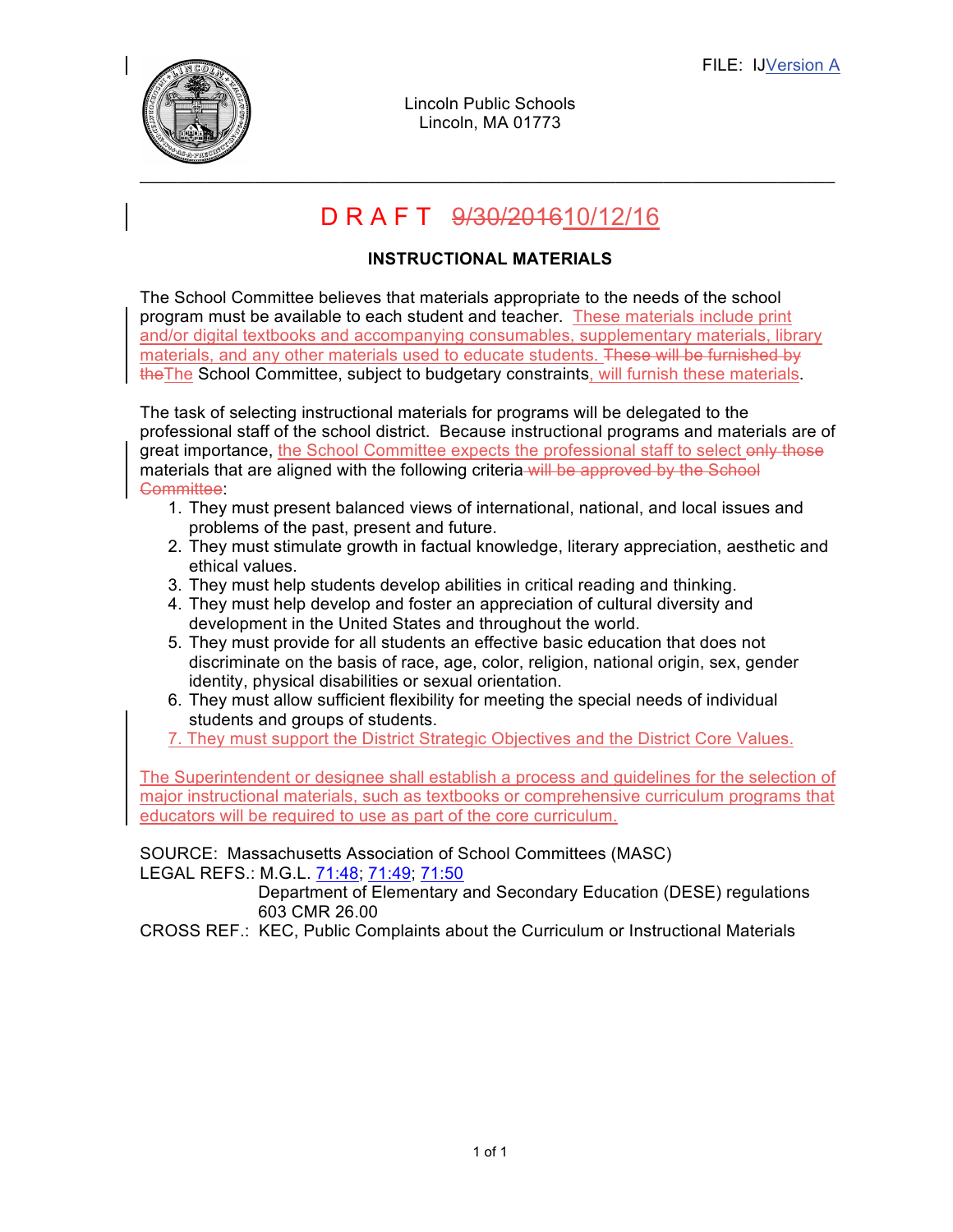

Lincoln Public Schools Lincoln, MA 01773

Adopted at School Committee Meeting of \_\_\_\_\_\_\_\_\_\_\_\_\_\_\_\_\_\_\_\_\_\_\_\_\_\_\_\_\_\_\_\_\_\_\_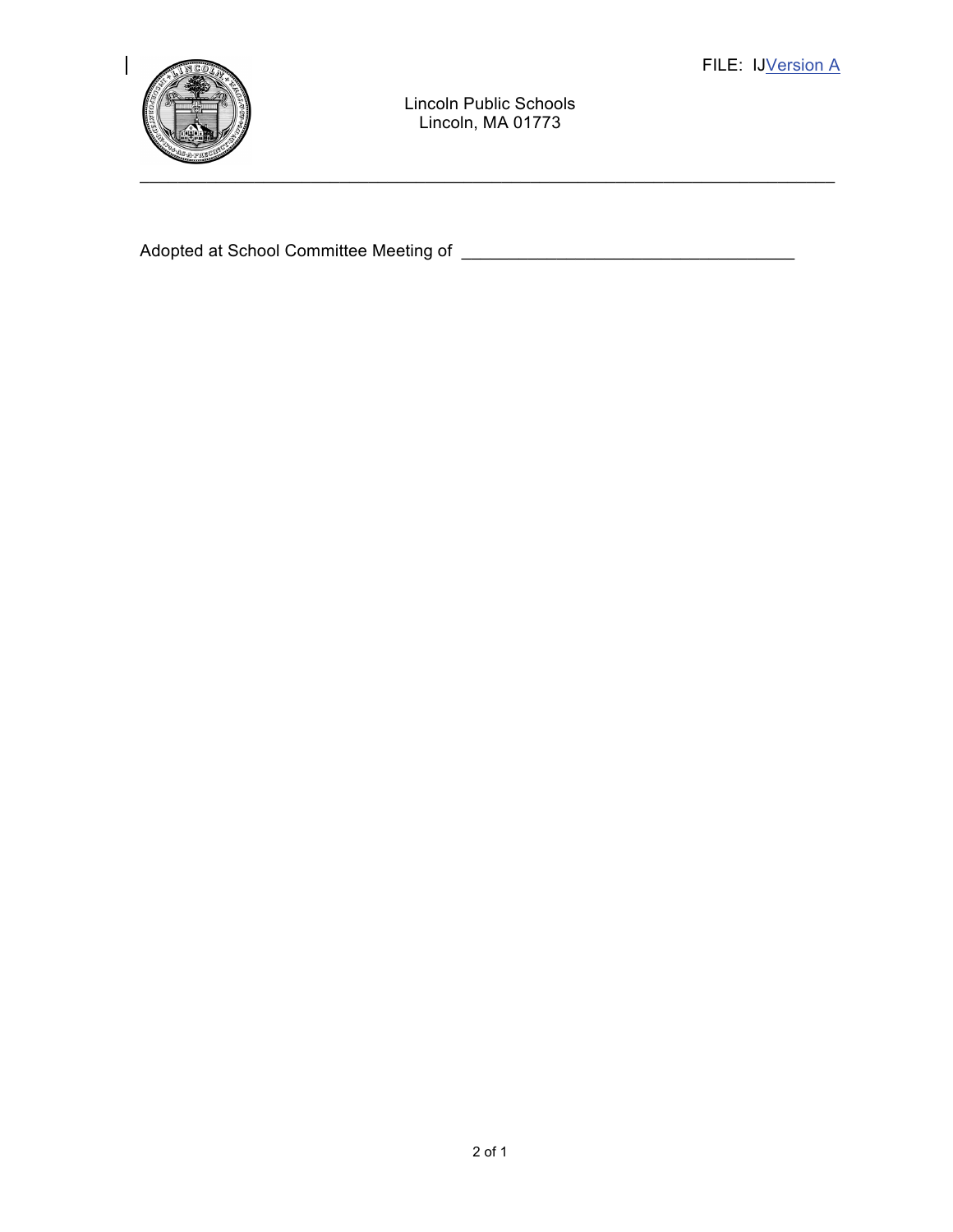

Lincoln Public Schools Lincoln, MA 01773

## D R A F T 9/30/201610/12/16

### **INSTRUCTIONAL MATERIALS**

The School Committee, in the context of the budget process, has the authority to determine what funds are available for the purchase of instructional materials. The professional staff of the school district have the authority to select all instructional materials, subject to whatever guidelines the Superintendent wishes to set. The School Committee encourages the Superintendent to include stakeholders in any decisions about broad commitments to particular curricular approaches.

All families have the right to request of teachers that their individual children have access to alternative instructional materials, if the families provide reasonable and timely notification that they object to specific materials. The Superintendent has the final authority in determining how to address complaints about the selection of instructional materials. (eliminate policy KEC)

SOURCE: Massachusetts Association of School Committees (MASC) LEGAL REFS.: M.G.L. 71:48; 71:49; 71:50 Department of Elementary and Secondary Education (DESE) regulations 603 CMR 26.00 CROSS REF.: KEC, Public Complaints about the Curriculum or Instructional Materials

Adopted at School Committee Meeting of \_\_\_\_\_\_\_\_\_\_\_\_\_\_\_\_\_\_\_\_\_\_\_\_\_\_\_\_\_\_\_\_\_\_\_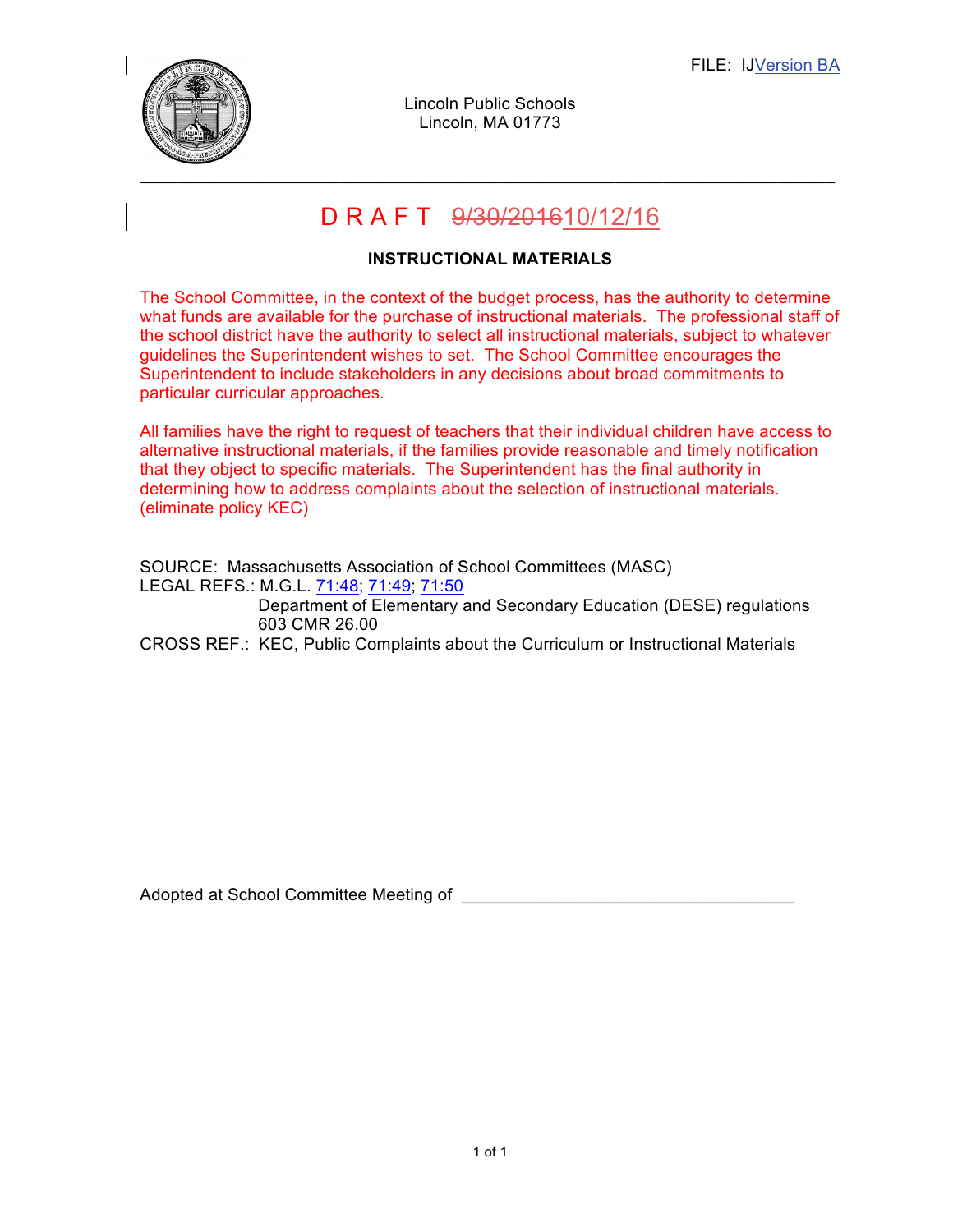#### **Education Laws and Regulations Advisory on School Governance**

http://www.doe.mass.edu/lawsregs/advisory/cm1115gov.html#IVS Last updated November 1, 1995

## **IV. Selection & Purchase of Textbooks and Educational Materials**

**State law:** The principal at each school, subject to the direction of the superintendent, shall, at the expense of the school district, purchase textbooks and other educational materials and supplies. The purchases must be within the budget approved by the school committee, and are to be made in accordance with the Uniform Procurement Act (G.L. c. 30B) and any purchasing guidelines adopted by the municipality. (G.L. c. 71, [[section]] 48)

**Department of Elementary and Secondary Education recommendations:** The principal, under the direction of the superintendent, is responsible for selecting and purchasing textbooks and other educational materials and supplies to be used by students in the school. The superintendent's involvement in the process is to ensure that the books and materials selected for any particular school are consistent with the educational goals and policies established by the school committee. The school committee, in approving a budget for the district, establishes the budgetary limits within which the principal and superintendent must operate.

G.L. c. 71, [[section]] 50 still permits the committee to make a change in the "school books used in the public schools" by a two-thirds' vote. We view that law as applying only to a textbook change that constitutes a significant shift in educational direction for the district. As a general rule, the school committee does not approve or reject textbooks and educational materials.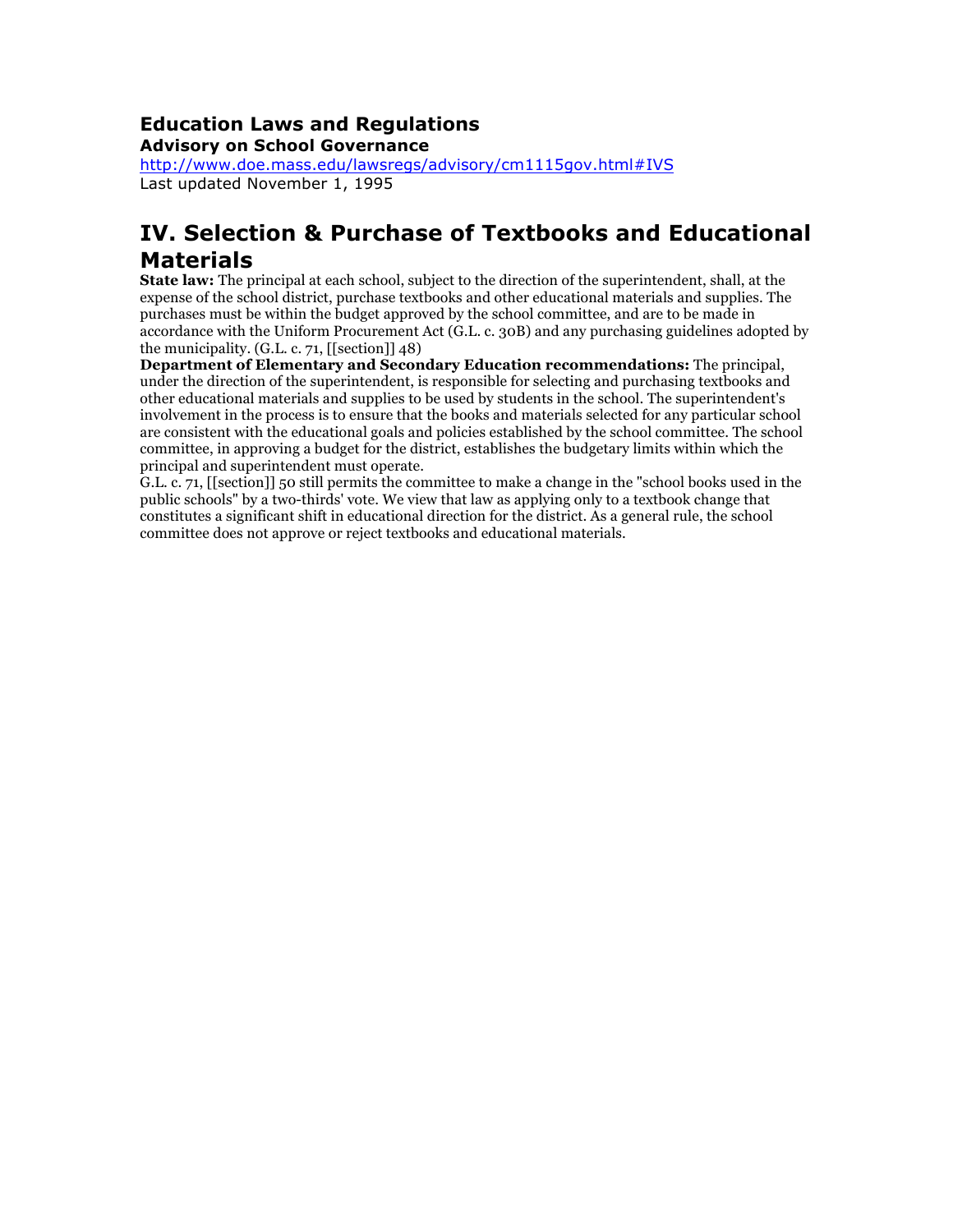

**PART I** ADMINISTRATION OF THE GOVERNMENT

**TITLE XII** EDUCATION

**CHAPTER 71** PUBLIC SCHOOLS

**Section 37** Powers and duties; superintendent serving joint districts

Section 37. The school committee in each city and town and each regional school district shall have the power to select and to terminate the superintendent, shall review and approve budgets for public education in the district, and shall establish educational goals and policies for the schools in the district consistent with the requirements of law and statewide goals and standards established by the board of education. The school committee in each city, town and regional school district may select a superintendent jointly with other school committees and the superintendent shall serve as the superintendent of all of the districts that selected him.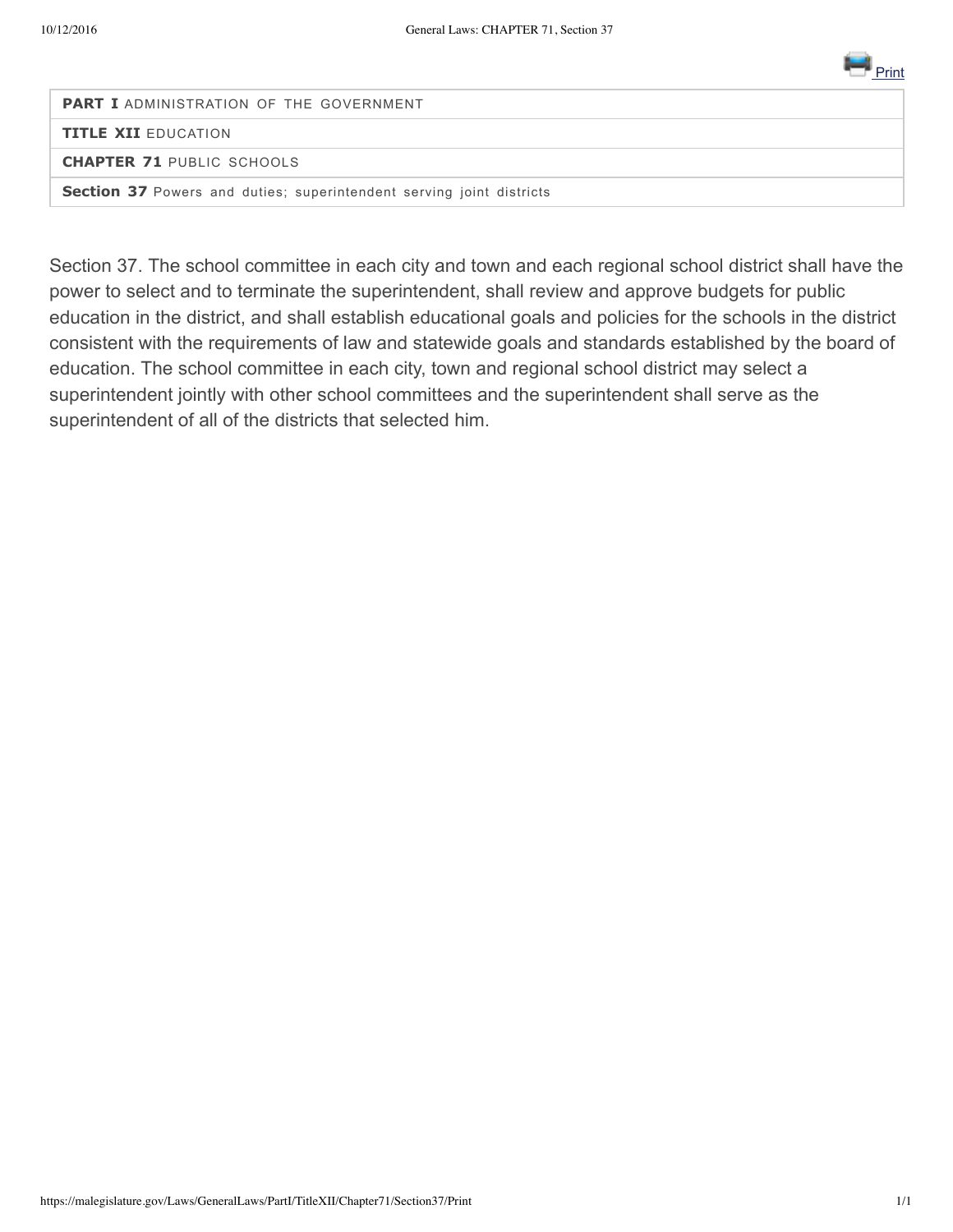

**PART I** ADMINISTRATION OF THE GOVERNMENT **TITLE XII** EDUCATION **CHAPTER 71** PUBLIC SCHOOLS

**Section 48** Textbooks and school supplies

Section 48. The principal at each school, subject to the direction of the superintendent, shall, at the expense of the school district, purchase textbooks and other school supplies, and consistent with the district policy, shall loan them to the pupils attending such school free of charge. If instruction is given in the manual and domestic arts, the principal may so purchase and loan the necessary tools, implements and materials. The principal shall also, at like expense, procure such apparatus, reference books and other means of illustration, as may be needed. Said purchases shall be made in accordance with chapter thirty B and within the purchasing guidelines adopted by the municipality where such purchases are made if such guidelines exist.